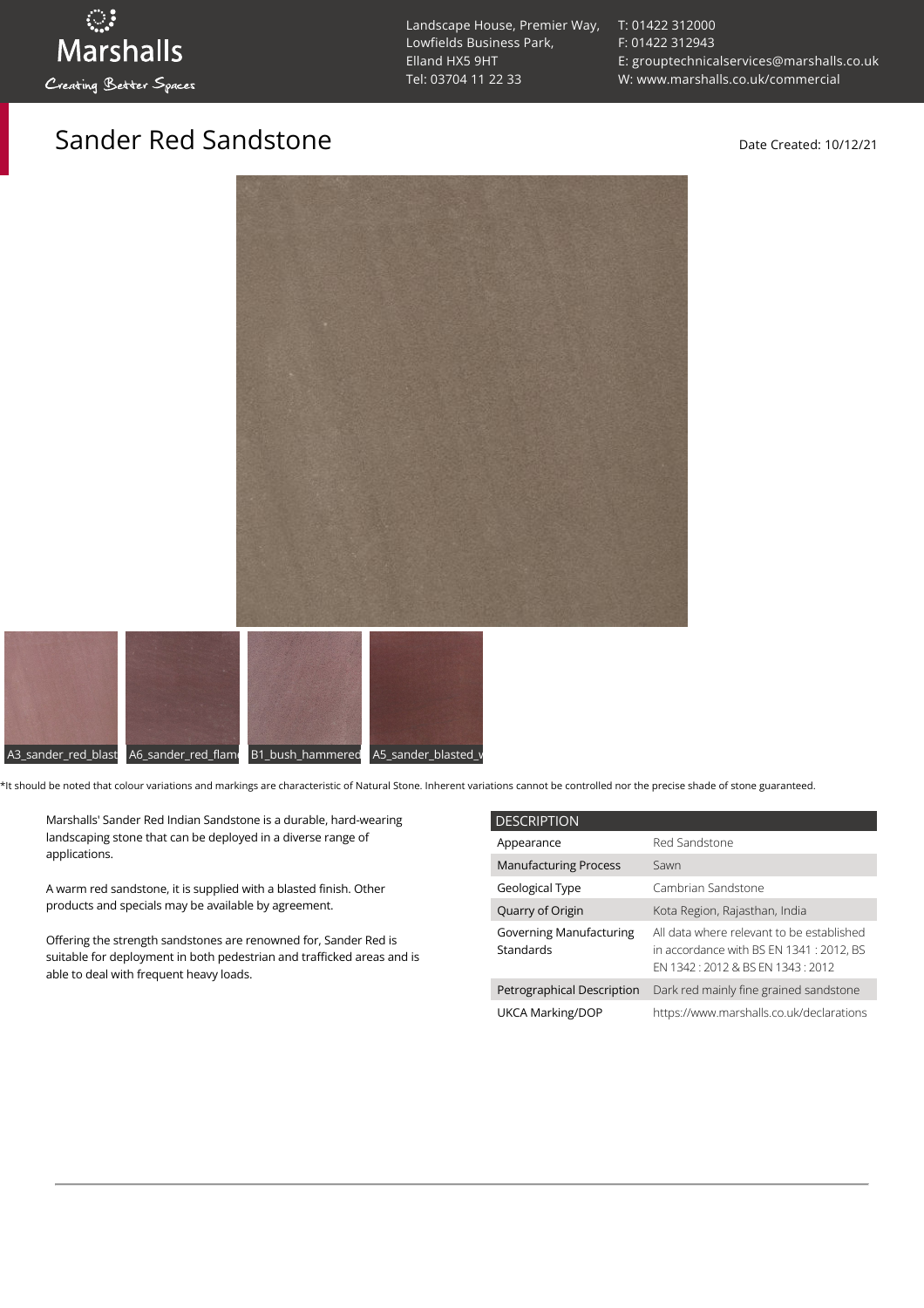Sander Red Sandstone Date Created: 10/12/21

| PHYSICAL PROPERTIES               |                                                                                                                                                                                                                                                                                                                                                                                                                                                                                              |
|-----------------------------------|----------------------------------------------------------------------------------------------------------------------------------------------------------------------------------------------------------------------------------------------------------------------------------------------------------------------------------------------------------------------------------------------------------------------------------------------------------------------------------------------|
| Work Dimensions (mm)              | 450 x 450 x 50<br>900 x 450 x 50<br>600 x 600 x 50<br>$900 \times 600 \times 50$<br>200 x 100 x 50<br>300 x 100 x 50<br>300 x 150 x 50<br>300 x 200 x 50<br>450 x 450 x 75<br>900 x 450 x 75<br>600 x 600 x 75<br>$900 \times 600 \times 75$<br>200 x 100 x 75<br>300 x 100 x 75<br>300 x 150 x 75<br>300 x 200 x 75<br>450 x 450 x 63<br>$900 \times 450 \times 63$<br>600 x 600 x 63<br>$900 \times 600 \times 63$<br>200 x 100 x 63<br>300 x 200 x 63<br>300 x 100 x 63<br>300 x 150 x 63 |
| Abrasion Resistance (mm)          | 17.5mm (Mean value to EN 14157 :<br>2004 (Hev = 18.5mm))                                                                                                                                                                                                                                                                                                                                                                                                                                     |
| Durability (Freeze-thaw)          | 33.4/30.1 MPa (Mean values to EN<br>12371:2006)                                                                                                                                                                                                                                                                                                                                                                                                                                              |
| <b>Material Density</b>           | 2520 kg/m <sup>3</sup> (Mean value to EN<br>1936:2006)                                                                                                                                                                                                                                                                                                                                                                                                                                       |
| Open Porosity (%)                 | 3.49% (Mean value to EN 1936:<br>2006)                                                                                                                                                                                                                                                                                                                                                                                                                                                       |
| Compressive Strength (MPa)        | 140 MPa (Mean value to EN 1926:<br>2006 (Lev = 91 MPa))                                                                                                                                                                                                                                                                                                                                                                                                                                      |
| Water Absorption (%)              | 1.50% (Mean value to EN 13755:<br>2008 (Hev = 1.70%))                                                                                                                                                                                                                                                                                                                                                                                                                                        |
| Transverse/FlexuralSplit/Breaking | 33.4 MPa (Mean value to EN 12372<br>: 2006 (Lev = 29.2 MPa))                                                                                                                                                                                                                                                                                                                                                                                                                                 |

## TEXTURE SPECIFIC PROPERTIES

|                                     | Blasted                |
|-------------------------------------|------------------------|
| Light Reflectance Value<br>(LRV)    | 19.2 (Dry), 8.64 (Wet) |
| Surface Roughness<br>$(Rz-µm)$      | 55.8                   |
| Slip Resistance<br>(BS 14231) (Dry) | 94                     |
| Slip Resistance<br>(BS 14231) (Wet) | 84                     |

[T: 01422 312000](tel:01422%20312000) [F: 01422 312943](tel:01422%20312943) [E: grouptechnicalservices@marshalls.co.uk](mailto:grouptechnicalservices@marshalls.co.uk) [W: www.marshalls.co.uk/commercial](https://www.marshalls.co.uk/commercial)

| <b>MANUFACTURING</b>       |                                                                                                                                                                |
|----------------------------|----------------------------------------------------------------------------------------------------------------------------------------------------------------|
| Materials Control          | UKCA Marked to BS EN 1341 Paving                                                                                                                               |
| SUSTAINABILITY             |                                                                                                                                                                |
| <b>ERI Score</b>           | Our Score: 3.6<br>Cluster Score: 2.4                                                                                                                           |
| <b>FURTHER INFORMATION</b> |                                                                                                                                                                |
| Cleaning & Maintenance     | Available on request                                                                                                                                           |
| Contact Us                 | For technical information on the design,<br>specification and construction when<br>utilising the product, contact Group<br>Technical Services on 0370 411 2233 |